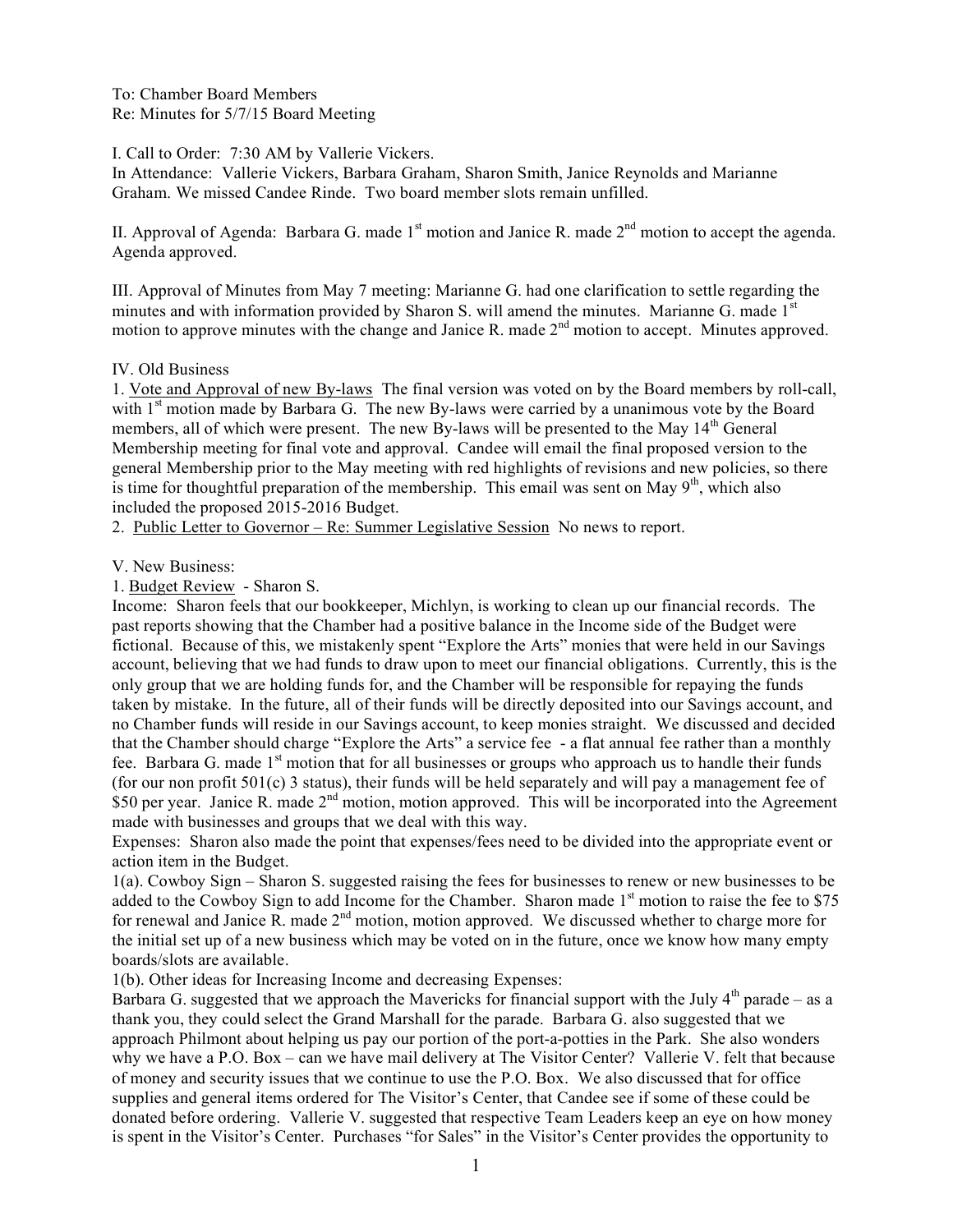sell items for profit, and will continue. Web hosting should be less this year because the "re-do" of the web site was only last year. Candee and Michlyn will continue to work towards making the Quickbooks accounts align with our Budget line items, so that we can keep better track of our income/expenses and how we are doing. Vallerie V. made 1<sup>st</sup> motion to accept the Budget as submitted and Barbara made 2<sup>nd</sup> motion – all Board members voted by roll call, all approved and the Budget passed.

2. Community Roundtable Report – held on April  $30<sup>th</sup>$  at The Porch. Note that this IS NOT the Chamber, but an open meeting for ALL interested parties to attend, sponsored by the Cimarron Chamber. 20 people attended the meeting and Janice R. thought that there were positive attitudes and great ideas presented for discussion. The concern is that these meetings result in "getting things done, rather than just talk." This is a true Grassroots effort.

2(a) Concerns discussed included Break-Ins, the state of the Canyon Inn and other blighted buildings (both residential/commercial), Zoning issues and the few businesses on  $9<sup>th</sup>$  Street that are invisible from Main Street/Hwy 64.

2(b) Ideas discussed included the following:

- Enforcing statutes or revising (complaints were registered about Tiny Sanchez co-inspector) Mindy Cahill will follow-up
- USDA Grants presented at the Senior Center Meeting Tim O'Neill will follow-up
- Main Street Grants Chamber will follow-up
- Mom-Pop Businesses being supportive
- Village Council to come to resolution on Zoning
- Performing photo survey of the Village's blights with Letter to Editor
- Suggestion of painting murals on blighted buildings
- Adding of directional posts to direct visitors to  $9<sup>th</sup>$  Street Vicky Harper will follow-up
- Soliciting ideas from the "Kids of Cimarron" by Questionnaire Tim O'Neill will follow-up

The next Community Roundtable meeting will be held on June  $4<sup>th</sup>$  at The Porch.

# 3. Repairing the Visitor Center Deck – Review of Jeremy Ricklefs' Proposal

Vallerie V. had told Jeremy that our budget for repairs was \$1,000 (grant funds from The Chase Ranch) and he submitted a Proposal for \$7,000 to perform the work. He suggested that the work could be broken down in stages. He did not break down the expenses – our immediate concerns are safety issues, especially making the stairs and railing secure. We all agreed that this proposal was inappropriately high to consider and the suggestion was made to call Justin or George Casias. The current railing is loose and dangerous – kids have been sitting on it. We will explore whether a railing is required and is it better to repair or replace? Is a building permit required in either case? Vallerie also suggested that the underground problem remains. We need aggregate brought in to improve positive drainage away from the building foundation.

## VI. Team Reports

## 1. Events Report – Wild West Days - Janice Reynolds

Janice reported that a live radio station in Tucumcari is coming to cover the event for free. Applications for vendor spaces are coming in slowly. 7 are in place now – more food vendors are needed. Mr. Estrada, our School Superintendent, is supportive about getting the kids at the Cimarron High School making burgers, etc. Melinda Marlowe will give us a list of students' names who can face paint. Concerning music, the Mariachi band was very expensive, and will not perform. There is a gospel group from the Angel Fire/Eagle Nest area that will perform for free. There will be gunfighters and dummy roping. Victoria from the Cimarron Art Gallery will be getting cakes for a Cake Walk. Plans are coming together and more vendors are expected to sign up as the event gets closer.

2. Membership – The bi-annual General Membership meeting will be held on May  $14<sup>th</sup>$ .

We discussed talking up the meeting, reaching out to current members and potential new members to make sure everyone knows about the meeting. Sharon will see if we can use the Fellowship Hall at the Cimarron United Methodist Church. On the Agenda will be "What we are Doing" and a presentation of